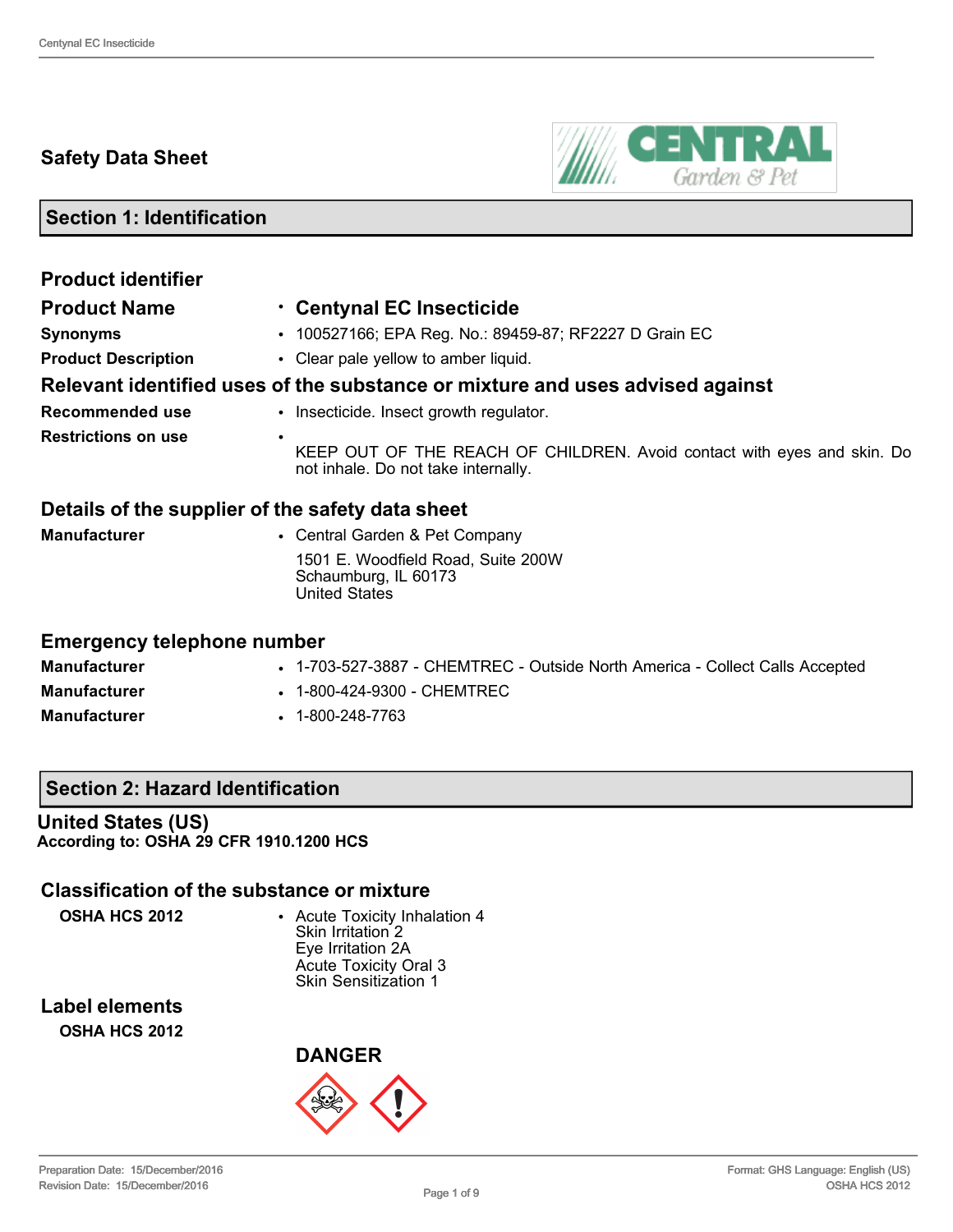| Hazard statements · Harmful if inhaled | Toxic if swallowed<br>Causes skin irritation<br>May cause an allergic skin reaction<br>Causes serious eye irritation                                                                                                                                                                                                                                                                                                                                                                                                                                                                                                                                            |
|----------------------------------------|-----------------------------------------------------------------------------------------------------------------------------------------------------------------------------------------------------------------------------------------------------------------------------------------------------------------------------------------------------------------------------------------------------------------------------------------------------------------------------------------------------------------------------------------------------------------------------------------------------------------------------------------------------------------|
| <b>Precautionary statements</b>        |                                                                                                                                                                                                                                                                                                                                                                                                                                                                                                                                                                                                                                                                 |
|                                        | <b>Prevention</b> • Avoid breathing dust, fume, gas, mist, vapors and/or spray.<br>Use only outdoors or in a well-ventilated area.<br>Wash thoroughly after handling.<br>Do not eat, drink or smoke when using this product.<br>Wear protective gloves/protective clothing/eye protection/face protection.<br>Contaminated work clothing should not be allowed out of the workplace.                                                                                                                                                                                                                                                                            |
| Response •                             | IF INHALED: Remove person to fresh air and keep comfortable for breathing. Call a<br>poison control center or doctor if you feel unwell.<br>Get medical advice/attention if you feel unwell.<br>IF SWALLOWED: Immediately call a POISON CENTER or doctor/physician.<br>Rinse mouth.<br>IF ON SKIN: Wash with plenty of soap and water.<br>If skin irritation occurs: Get medical advice/attention.<br>Take off contaminated clothing and wash before reuse.<br>IF IN EYES: Rinse cautiously with water for several minutes. Remove contact lenses,<br>if present and easy to do. Continue rinsing.<br>If eye irritation persists: Get medical advice/attention. |
| Storage/Disposal .                     | Dispose of content and/or container in accordance with local, regional, national, and/or<br>international regulations.<br>Store locked up.                                                                                                                                                                                                                                                                                                                                                                                                                                                                                                                      |
| <b>Other hazards</b>                   |                                                                                                                                                                                                                                                                                                                                                                                                                                                                                                                                                                                                                                                                 |
| <b>OSHA HCS 2012</b>                   | This product is extremely toxic to aquatic organisms, including fish and invertebrates.<br>This product is highly toxic to bees exposed to direct treatment. Under United States<br>Regulations (29 CFR 1910.1200 - Hazard Communication Standard), this product is<br>considered hazardous.                                                                                                                                                                                                                                                                                                                                                                    |

# **Section 3 - Composition/Information on Ingredients**

## **Substances**

• Material does not meet the criteria of a substance.

## **Mixtures**

| <b>Composition</b>                                        |                      |                  |  |
|-----------------------------------------------------------|----------------------|------------------|--|
| <b>I</b> Chemical Name                                    | <b>I</b> Identifiers | %                |  |
| Deltamethrin                                              | CAS:52918-63-5       | 4.75%            |  |
| 2-Ethylhexanol                                            | CAS: 104-76-7        | 10.85% TO 13.95% |  |
| Benzenesulfonic acid, C10-16-alkyl derivs., calcium salts | CAS:68584-23-6       | 17.05% TO 21.7%  |  |
| Other ingredients                                         | <b>NDA</b>           | <b>Balance</b>   |  |

# **Section 4: First-Aid Measures**

# **Description of first aid measures**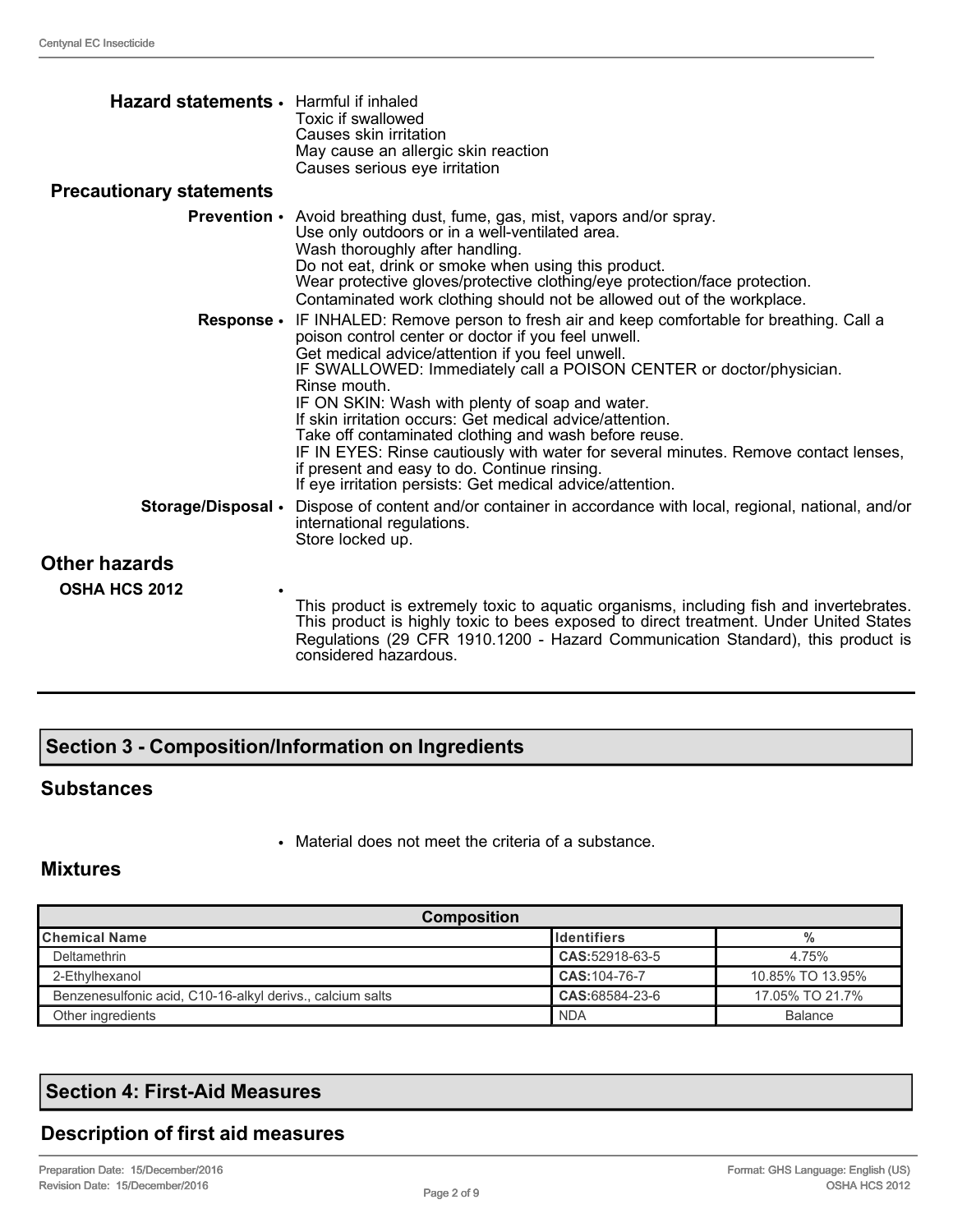| <b>Inhalation</b> | IF INHALED: Remove person to fresh air and keep at rest in a position comfortable for<br>breathing. Call a poison control center or doctor if you feel unwell.                                                                                                                                    |  |
|-------------------|---------------------------------------------------------------------------------------------------------------------------------------------------------------------------------------------------------------------------------------------------------------------------------------------------|--|
| <b>Skin</b>       | IF ON SKIN: Take off contaminated clothing. Rinse skin immediately with plenty of<br>water for 15-20 minutes. Call a poison control center or doctor for treatment advice.                                                                                                                        |  |
| <b>Eye</b>        | IF IN EYES: Hold eye open and rinse gently with water for 15-20 minutes. Remove<br>contact lenses, if present, after the first 5 minutes, then continue rinsing eye. Call a<br>poison control center or doctor for treatment advice.                                                              |  |
| Ingestion         | IF SWALLOWED: Immediately call a poison control center or physician for treatment<br>advice. Have person sip a glass of water if able to swallow. Do not induce vomiting<br>unless instructed to do so by poison control or physician. Do not give anything by<br>mouth to an unconscious person. |  |
|                   | Meet important cumptame and effects, hoth coute and deloved                                                                                                                                                                                                                                       |  |

### **Most important symptoms and effects, both acute and delayed**

•

Toxic if swallowed. Harmful if inhaled. May cause an allergic skin reaction. Causes skin irritation. Causes serious eye irritation. General neurological symptoms were exhibited in studies with rats, mice and dogs. These symptoms included unsteadiness, abnormal gait, tremors and liquid feces. Refer to Section 11 - Toxicological Information.

### **Indication of any immediate medical attention and special treatment needed**

**Notes to Physician • Treat symptomatically and supportively.** 

## **Section 5: Fire-Fighting Measures**

### **Extinguishing media**

|                                                     | <b>Suitable Extinguishing Media •</b> SMALL FIRES: Dry chemical, CO2, water spray or alcohol-resistant foam.                                                |  |  |
|-----------------------------------------------------|-------------------------------------------------------------------------------------------------------------------------------------------------------------|--|--|
| <b>Unsuitable Extinguishing</b><br>Media            | • Avoid heavy hose streams.                                                                                                                                 |  |  |
| <b>Firefighting Procedures</b>                      | • Keep unauthorized personnel away.<br>Stay upwind.<br>Ventilate closed spaces before entering.                                                             |  |  |
|                                                     | Special hazards arising from the substance or mixture                                                                                                       |  |  |
| <b>Unusual Fire and Explosion</b><br><b>Hazards</b> | Do not use water-based sprays in conduits, motor housings, junction boxes, switch<br>boxes, or other electrical equipment because of possible shock hazard. |  |  |
| <b>Hazardous Combustion</b><br><b>Products</b>      | ٠<br>Thermal degradation may produce oxides of carbon, oxides of nitrogen and/or volatile<br>hydrocarbon vapors.                                            |  |  |
| <b>Advice for firefighters</b>                      |                                                                                                                                                             |  |  |

• Wear positive pressure self-contained breathing apparatus (SCBA).

## **Personal precautions, protective equipment and emergency procedures**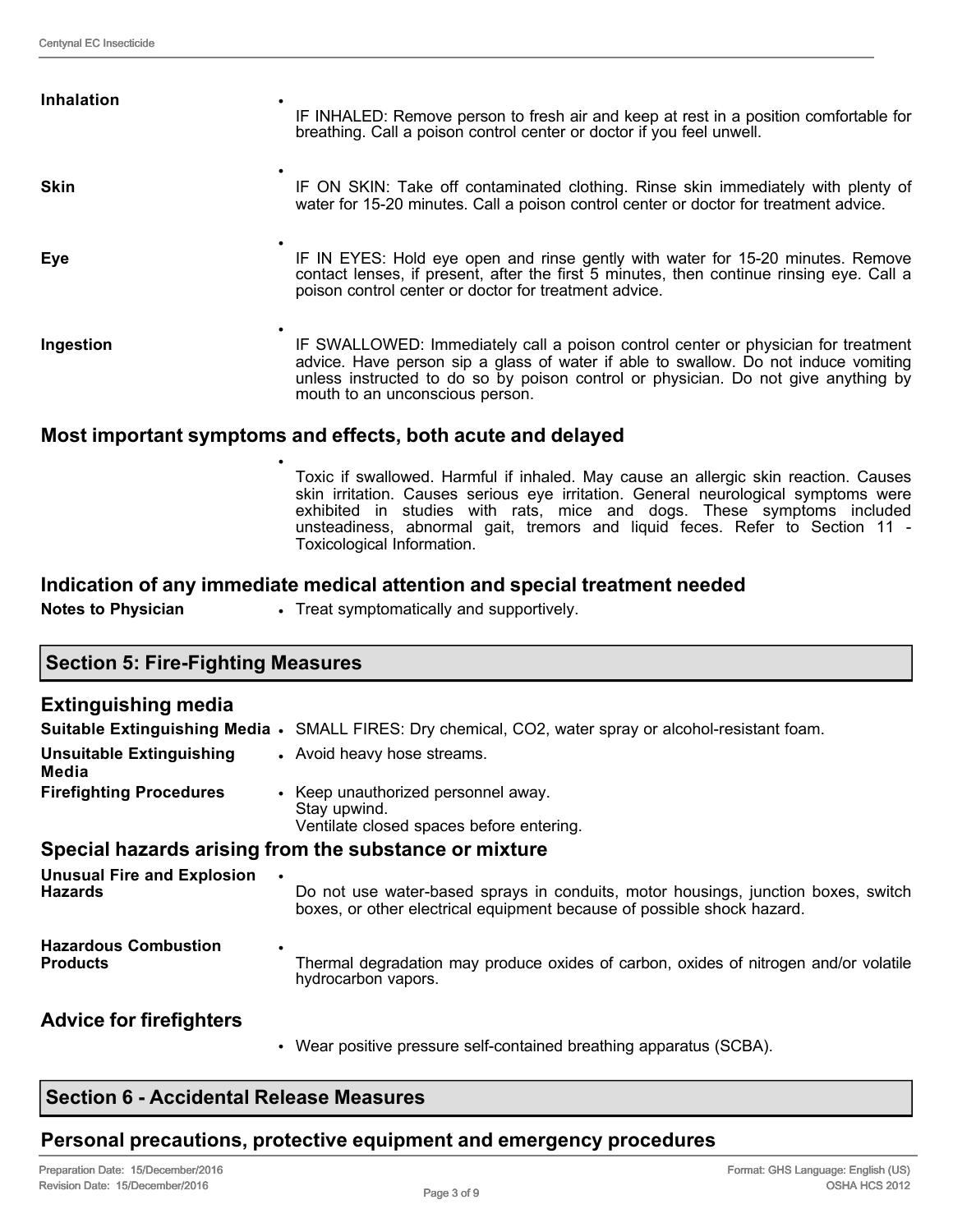| <b>Personal Precautions</b>      | • Use appropriate Personal Protective Equipment (PPE). Ventilate enclosed areas. Do<br>not walk through spilled material.                                                      |  |
|----------------------------------|--------------------------------------------------------------------------------------------------------------------------------------------------------------------------------|--|
| <b>Emergency Procedures</b>      | ٠<br>Do not allow runoff into water, storm drains or drainage ditches. Stay upwind. Wear<br>appropriate personal protective equipment (PPE). Keep unauthorized personnel away. |  |
| <b>Environmental precautions</b> |                                                                                                                                                                                |  |

#### • Do not allow runoff into water, storm drains or drainage ditches.

### **Methods and material for containment and cleaning up**

| Containment/Clean-up |                                                                                       |
|----------------------|---------------------------------------------------------------------------------------|
| <b>Measures</b>      | Absorb with earth, sand or other non-combustible material and transfer to containers. |
|                      | Use appropriate Personal Protective Equipment (PPE).                                  |

### **Precautions for safe handling**

**Handling** •

Avoid contact with skin, eyes, and clothing. Keep away from heat, sparks, and flame. Use only in well ventilated areas. Wear appropriate personal protective equipment, avoid direct contact. Avoid breathing fumes. Read label before use. Wash hands thoroughly with soap and water after handling. Do not take internally.

### **Conditions for safe storage, including any incompatibilities**

| <b>Storage</b>                                              | ٠<br>Avoid extreme temperatures. Store in a tightly closed container. Store in a well<br>ventilated place. Store in cool, dry area, inaccessible to children. Store in original<br>container. Store locked up. Ventilate enclosed areas. |
|-------------------------------------------------------------|------------------------------------------------------------------------------------------------------------------------------------------------------------------------------------------------------------------------------------------|
| <b>Incompatible Materials or</b><br><b>Ignition Sources</b> | $\bullet$<br>Strong acids, strong bases, and oxidizing agents. Do not use water-based sprays in<br>conduits, motor housings, junction boxes, switch boxes, or other electrical equipment<br>because of possible shock hazard.            |

### **Section 8 - Exposure Controls/Personal Protection**

### **Control parameters**

| <b>Exposure controls</b>                       |                                                                                                                                                  |  |  |
|------------------------------------------------|--------------------------------------------------------------------------------------------------------------------------------------------------|--|--|
| <b>Engineering</b><br><b>Measures/Controls</b> | • Use adequate ventilation to remove vapors (fumes, dust etc.)                                                                                   |  |  |
| <b>Personal Protective Equipment</b>           |                                                                                                                                                  |  |  |
| <b>Pictograms</b>                              | $\leq \pi$                                                                                                                                       |  |  |
| <b>Respiratory</b>                             | • If handling without sufficient ventilation, wear a NIOSH approved respirator.                                                                  |  |  |
| Eye/Face                                       | • Wear chemical splash safety goggles.                                                                                                           |  |  |
| <b>Hands</b>                                   | • Wear chemical resistant gloves.                                                                                                                |  |  |
| <b>Skin/Body</b>                               | ٠<br>It is recommended for handlers to wear appropriate clothing to prevent skin contact<br>including long sleeves, long pants, socks and shoes. |  |  |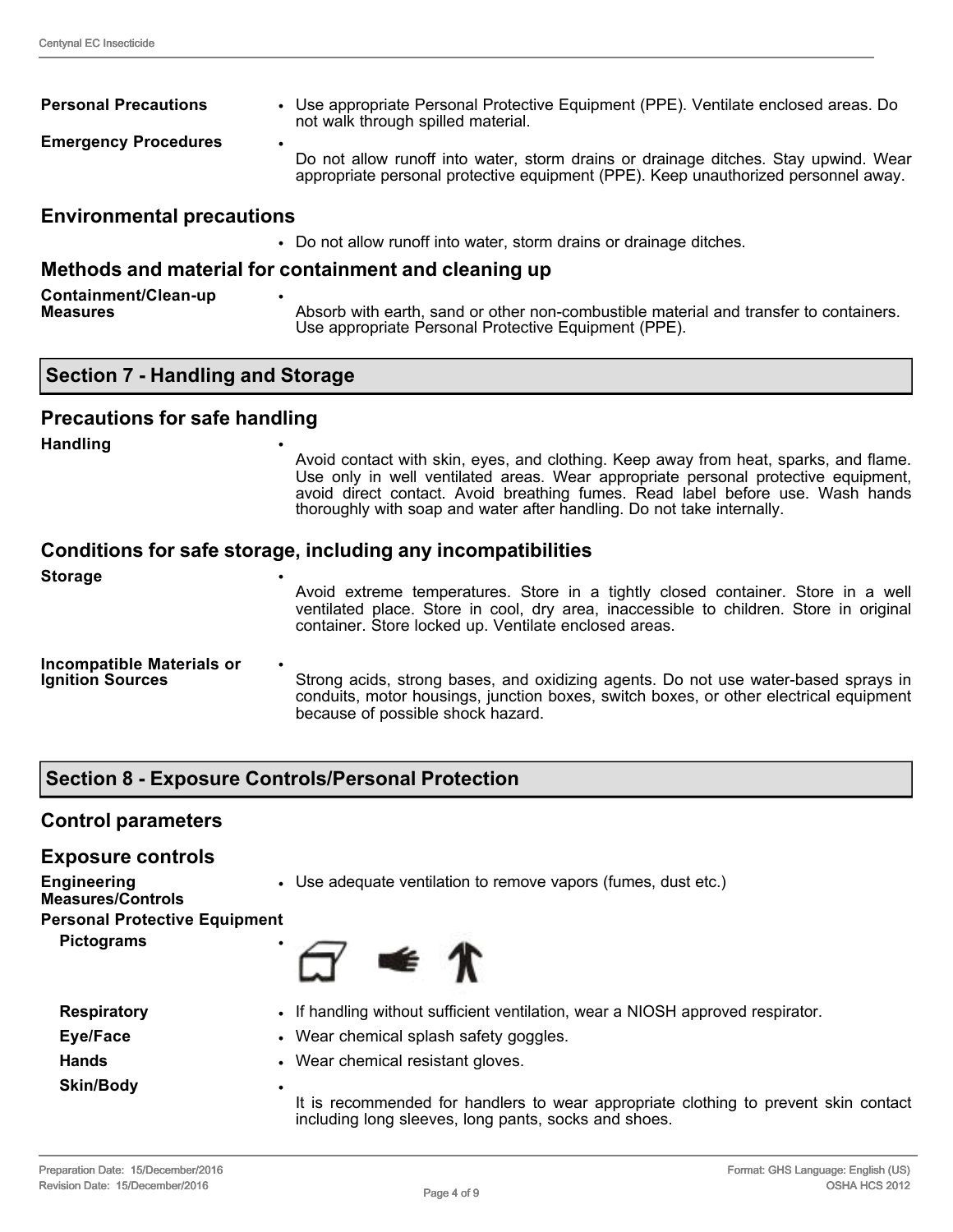#### **Environmental Exposure Controls**

Controls should be engineered to prevent release to the environment, including procedures to prevent spills, atmospheric release and release to waterways.

## **Section 9 - Physical and Chemical Properties**

## **Information on Physical and Chemical Properties**

•

| <b>Material Description</b>                           |                       |                              |                                    |
|-------------------------------------------------------|-----------------------|------------------------------|------------------------------------|
| <b>Physical Form</b>                                  | Liquid                | Appearance/Description       | Clear pale yellow to amber liquid. |
| Color                                                 | Pale yellow to amber. | Odor                         | Moderate unpleasant, paint-like.   |
| Odor Threshold                                        | No data available     |                              |                                    |
| <b>General Properties</b>                             |                       |                              |                                    |
| <b>Boiling Point</b>                                  | No data available     | Melting Point/Freezing Point | No data available                  |
| Decomposition Temperature                             | No data available     | pH                           | 6.5 @ 25°C                         |
| Specific Gravity/Relative Density                     | 1.05 g/ml             | <b>Water Solubility</b>      | No data available                  |
| Viscosity                                             | 85 cPs                | <b>Explosive Properties</b>  | No data available                  |
| <b>Volatility</b>                                     |                       |                              |                                    |
| Vapor Pressure                                        | No data available     | <b>Vapor Density</b>         | No data available                  |
| <b>Evaporation Rate</b>                               | No data available     |                              |                                    |
| <b>Flammability</b>                                   |                       |                              |                                    |
| <b>Flash Point</b>                                    | 95.5 °C(203.9 °F)     | UEL                          | No data available                  |
| LEL                                                   | No data available     | Autoignition                 | No data available                  |
| Flammability (solid, gas)                             | No data available     |                              |                                    |
| Environmental                                         |                       |                              |                                    |
| Octanol/Water Partition coefficient No data available |                       |                              |                                    |

## **Section 10: Stability and Reactivity**

### **Reactivity**

|                                           | • Non-reactive under normal handling and storage conditions.  |
|-------------------------------------------|---------------------------------------------------------------|
| <b>Chemical stability</b>                 |                                                               |
|                                           | • Stable under normal temperatures and pressures.             |
| <b>Possibility of hazardous reactions</b> |                                                               |
|                                           | • Hazardous polymerization will not occur.                    |
| <b>Conditions to avoid</b>                |                                                               |
|                                           | • Keep away from fire. Direct sunlight. Extreme temperatures. |
| Incompatible materials                    |                                                               |
|                                           | • Strong acids, strong bases and oxidizing agents.            |
| <b>Hazardous decomposition products</b>   |                                                               |
|                                           |                                                               |

Decomposes upon heating to produce toxic gases which may include: oxides of carbon, oxides of nitrogen and/or volatile hydrocarbon vapors.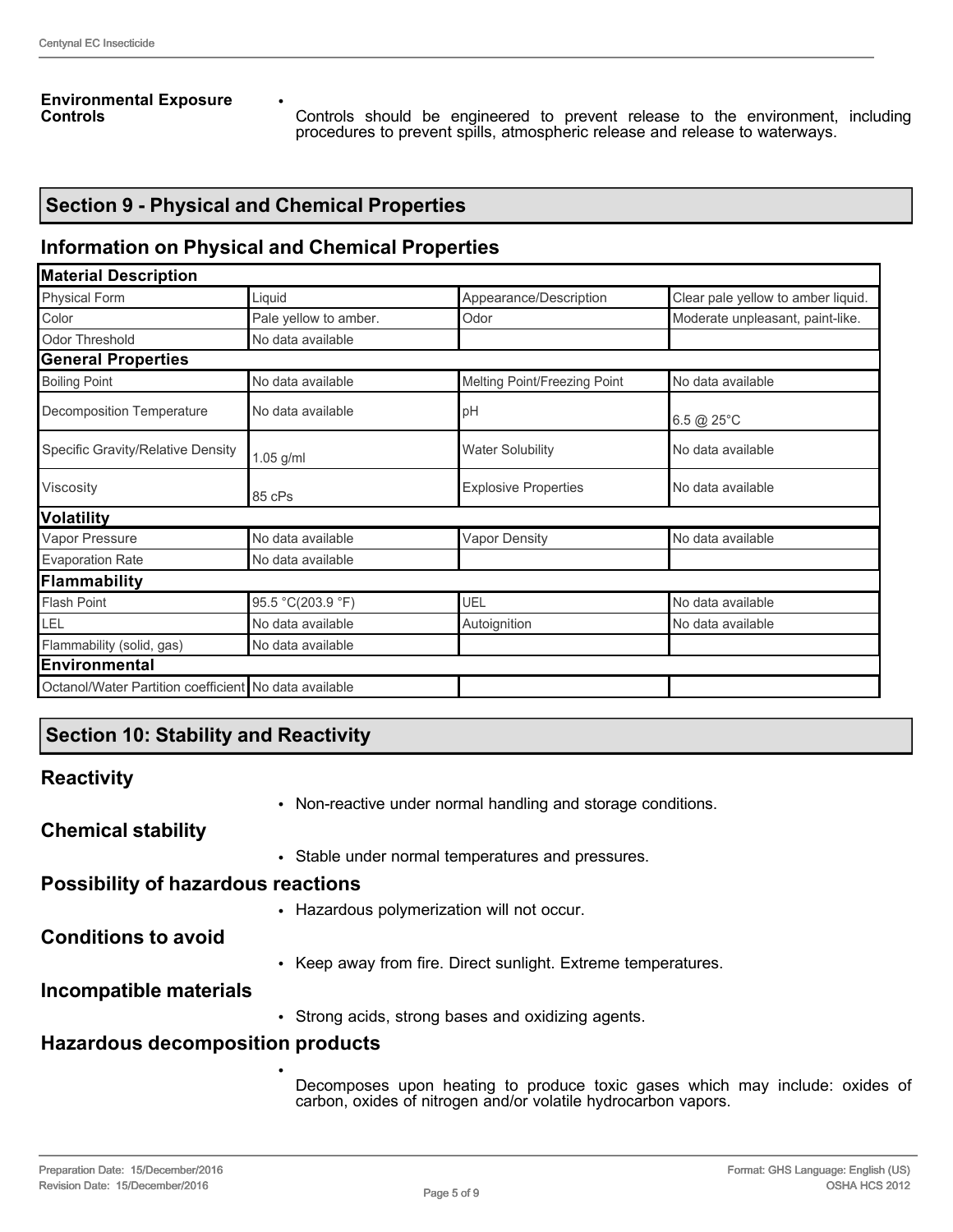# **Section 11 - Toxicological Information**

# **Information on toxicological effects**

|                                   | CAS  |                                                                                                                                                                                                                                                 |
|-----------------------------------|------|-------------------------------------------------------------------------------------------------------------------------------------------------------------------------------------------------------------------------------------------------|
| $\sf C$ entynal EC<br>Insecticide | INDA | <b>Acute Toxicity:</b> Ingestion/Oral-Rat LD50 • 175 mg/kg; Inhalation-Rat LC50 • > 2.1 mg/L 4 Hour(s); Skin-Rat<br>$ LD50 \cdot > 5000 \text{ mg/kg} $<br><b>Irritation:</b> Eye-Rabbit • Severe irritation; Skin-Rabbit • Moderate irritation |

| <b>GHS Properties</b>            | <b>Classification</b>                                                                                                                |
|----------------------------------|--------------------------------------------------------------------------------------------------------------------------------------|
| <b>Acute toxicity</b>            | OSHA HCS 2012 • Acute Toxicity - Dermal - Classification criteria not met; Acute<br>Toxicity - Inhalation 4; Acute Toxicity - Oral 3 |
| <b>Skin corrosion/Irritation</b> | OSHA HCS 2012 . Skin Irritation 2                                                                                                    |
| Serious eye damage/Irritation    | OSHA HCS 2012 . Eye Irritation 2A                                                                                                    |
| <b>Skin sensitization</b>        | OSHA HCS 2012 . Skin Sensitizer 1                                                                                                    |
| <b>Respiratory sensitization</b> | <b>OSHA HCS 2012 • Classification criteria not met</b>                                                                               |
| <b>Aspiration Hazard</b>         | <b>OSHA HCS 2012 • Classification criteria not met</b>                                                                               |
| Carcinogenicity                  | <b>OSHA HCS 2012 • Classification criteria not met</b>                                                                               |
| <b>Germ Cell Mutagenicity</b>    | <b>OSHA HCS 2012 • Classification criteria not met</b>                                                                               |
| <b>Toxicity for Reproduction</b> | <b>OSHA HCS 2012 • Classification criteria not met</b>                                                                               |
| <b>STOT-SE</b>                   | <b>OSHA HCS 2012 • Classification criteria not met</b>                                                                               |
| <b>STOT-RE</b>                   | <b>OSHA HCS 2012 • Classification criteria not met</b>                                                                               |

| Route(s) of entry/exposure                           | • Inhalation, Skin, Eye, Ingestion.                                                                                                                                                                                                |
|------------------------------------------------------|------------------------------------------------------------------------------------------------------------------------------------------------------------------------------------------------------------------------------------|
| <b>Potential Health Effects</b><br><b>Inhalation</b> |                                                                                                                                                                                                                                    |
| Acute (Immediate)                                    | • Harmful if inhaled.                                                                                                                                                                                                              |
| <b>Chronic (Delayed)</b>                             | • No data available.                                                                                                                                                                                                               |
| <b>Skin</b>                                          |                                                                                                                                                                                                                                    |
| Acute (Immediate)                                    | May be harmful if absorbed through skin. May cause a transient, localized<br>parasthesia, characterized by tingling, burning or numbness sensation in some<br>individuals. Causes skin irritation. May cause an allergic reaction. |
| <b>Chronic (Delayed)</b>                             | • No data available                                                                                                                                                                                                                |
| Eye                                                  |                                                                                                                                                                                                                                    |
| Acute (Immediate)                                    | • Causes serious eye irritation.                                                                                                                                                                                                   |
| <b>Chronic (Delayed)</b>                             | • No data available                                                                                                                                                                                                                |
| Ingestion                                            |                                                                                                                                                                                                                                    |
| Acute (Immediate)                                    | • Toxic if ingested.                                                                                                                                                                                                               |
| <b>Chronic (Delayed)</b>                             | • No data available                                                                                                                                                                                                                |
| <b>Mutagenic Effects</b>                             | • Deltramethrin has been tested and found negative for mutagenicity potential.                                                                                                                                                     |
| <b>Carcinogenic Effects</b>                          | $\bullet$<br>Deltamethrin was not carcinogenic in lifetime feeding studies in rats and mice. No<br>other components present at 0.1% or greater are listed by IARC, OSHA or NTP.                                                    |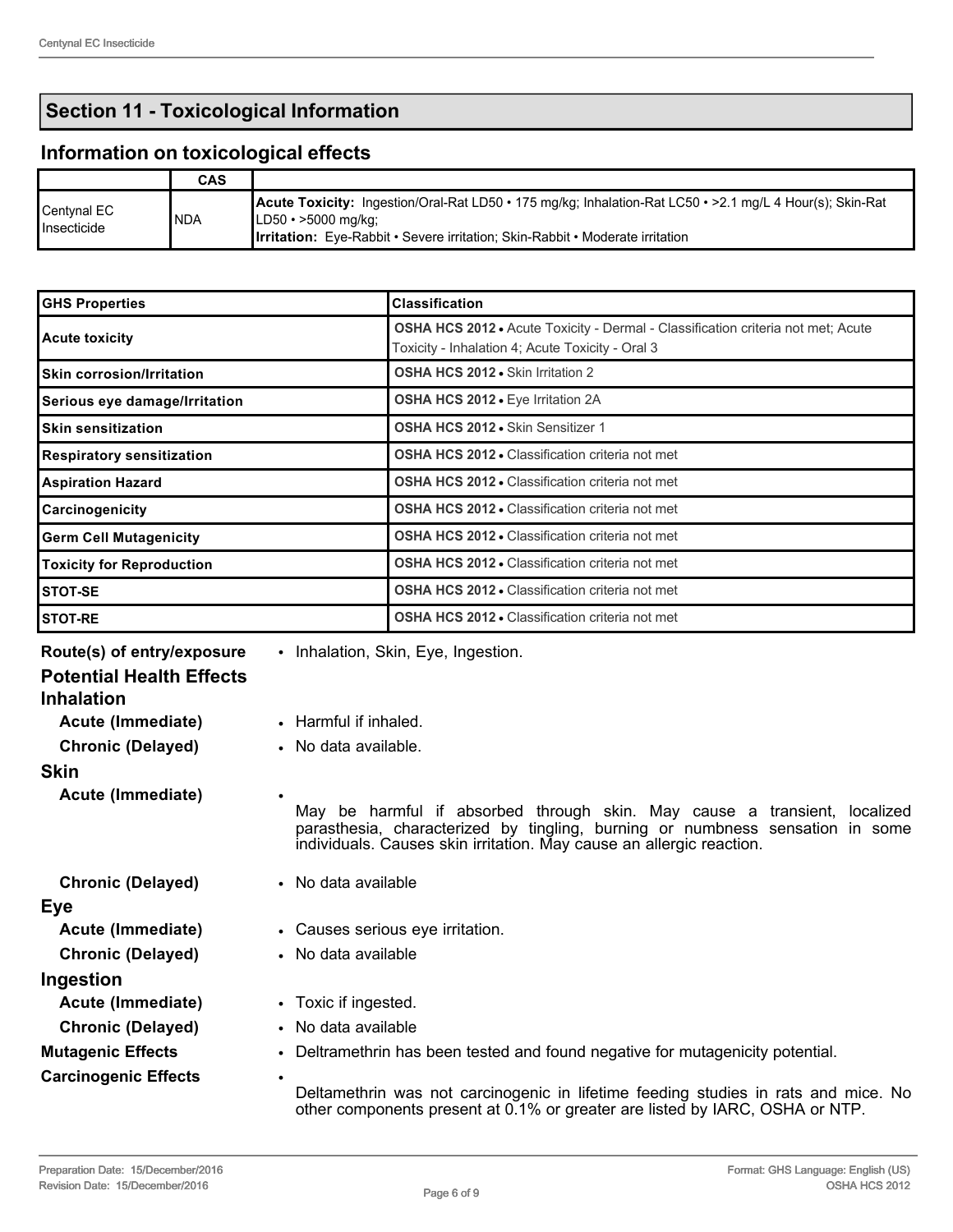### **Reproductive Effects** • Deltamethrin does not cause birth defects or adverse effects on reproduction.

### **Section 12 - Ecological Information**

### **Toxicity**

| <b>Components</b>             |            |                                                                                                                                                                     |
|-------------------------------|------------|---------------------------------------------------------------------------------------------------------------------------------------------------------------------|
| Deltamethrin (4.75%)          | 52918-63-5 | Aquatic Toxicity-Fish: 96 Hour(s) LC50 Poecilia reticulate 0.00174 mg/L [Acute]<br>Aquatic Toxicity - Crustacea: 24 hour(s) EC50 Daphnia magna 0.00415 mg/L (Acute) |
| Persistence and degradability |            |                                                                                                                                                                     |

## • No data available

#### **Bioaccumulative potential**

**Potential Environmental** 

**Effects**

|                              | • No data available |
|------------------------------|---------------------|
| <b>Mobility in Soil</b>      |                     |
|                              | • No data available |
| <b>Other adverse effects</b> |                     |

## This product is extremely toxic to fresh water and estuarine fish and invertebrates. This product is highly toxic to bees exposed to direct treatment.

## **Section 13 - Disposal Considerations**

•

### **Waste treatment methods**

| <b>Product waste</b> | ٠<br>Dispose of content and/or container in accordance with local, regional, national, and/or<br>international regulations.                                              |
|----------------------|--------------------------------------------------------------------------------------------------------------------------------------------------------------------------|
| Packaging waste      | ٠<br>Dispose of content and/or container in accordance with local, regional, national, and/or<br>international regulations. See product label for disposal instructions. |

### **Section 14 - Transport Information**

|                  | UN<br>number | UN proper shipping name                              | <b>Transport hazard</b><br>class(es) | <b>Packing</b><br>group | Environmental<br>hazards |
|------------------|--------------|------------------------------------------------------|--------------------------------------|-------------------------|--------------------------|
| <b>IDOT</b>      | UN3352       | Pyrethroid pesticide, liquid toxic<br>(Deltamethrin) | 6.1                                  |                         | Not Applicable           |
| <b>IMO/IMDG</b>  | UN3352       | Pyrethroid pesticide, liquid toxic<br>(Deltamethrin) | 6.1                                  |                         | Marine Pollutant         |
| <b>IATA/ICAO</b> | UN3352       | Pyrethroid pesticide, liquid toxic<br>(Deltamethrin) | 6.1                                  |                         | Not Applicable           |

**Special precautions for user** • No data available

• No data available

#### **Transport in bulk according to Annex II of MARPOL 73/78 and the IBC Code**

#### **Other information**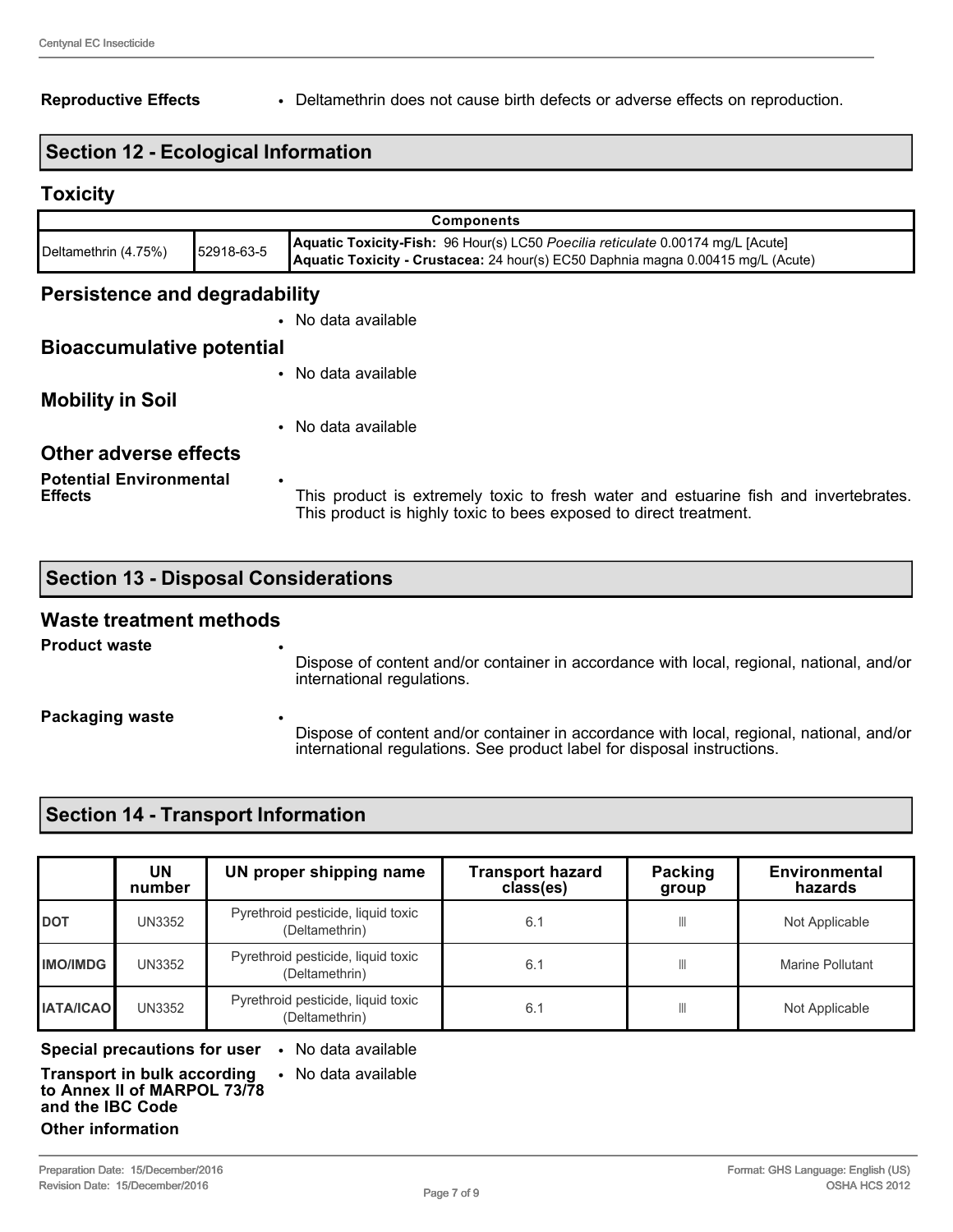- **IMO/IMDG** No data available
- **IATA/ICAO** No data available

### **Section 15 - Regulatory Information**

### **Safety, health and environmental regulations/legislation specific for the substance or mixture**

**SARA Hazard Classifications** • Acute

#### **FIFRA – Pesticide Labeling**

This chemical is a pesticide product registered by the United States Environmental Protection Agency and is subject to certain labeling requirements under federal pesticide law. These requirements differ from the classification criteria and hazard information required for safety data sheets (SDS), and for workplace labels of nonpesticide chemicals. The hazard information required on the pesticide label is reproduced below. The pesticide label also includes other important information, including directions for use.

### **WARNING**

#### **Precautionary Statements** • KEEP OUT OF REACH OF CHILDREN.

- **Hazards to Humans and Domestic Animals** May be fatal if swallowed. Causes substantial but temporary eye injury. Do not get in eyes, on skin, or on clothing. Wear protective eyewear (goggles, face shield or safety glasses). Wash thoroughly with soap and water after handling and before eating, drinking, chewing gum, using tobacco, or using the toilet. Remove and wash contaminated clothing before reuse. Prolonged or frequently repeated skin contact may cause allergic reactions in some individuals.
	- **First Aid** •

If swallowed• Call a poison control center or doctor immediately for treatment advice.• Have person sip a glass of water if able to swallow. Do not induce vomiting unless told to by a poison control center or doctor.• Do not give anything to an unconscious person. If in eyes• Hold eye open and rinse slowly and gently with water for 15-20 minutes. Remove contact lenses, if present, after the first 5 minutes.• Call a poison control center or doctor for treatment advice. If on skin• Take off contaminated clothing.• Rinse skin immediately with plenty of water for 15-20 minutes.• Call a poison control center or doctor for treatment advice.

#### **Environmental Hazards** •

This product is extremely toxic to fresh water and estuarine fish and invertebrates. To protect the environment, do not allow pesticide to enter or run off into storm drains, drainage ditches, gutters or surface waters. Applying this product in calm weather when rain is not predicted for the next 24 hours will help to ensure that wind or rain does not blow or wash pesticide off the treatment area. Rinsing application equipment over the treated area will help avoid run off to water bodies or drainage systems. This pesticide is highly toxic to bees exposed to direct treatment. Do not apply or allow it to drift to crops or weeds on which bees are actively foraging.

#### **Physical or Chemical**  • **Hazards**

Do not use water-based sprays of RF2227 D Grain EC in conduits, motor housings, junction boxes, switch boxes, or other electrical equipment because of possible shock hazard.

| Inventory         |            |             |
|-------------------|------------|-------------|
| Component         | <b>CAS</b> | <b>TSCA</b> |
| 2-Ethylhexanol    | 104-76-7   | Yes         |
| l Benzenesulfonic |            |             |